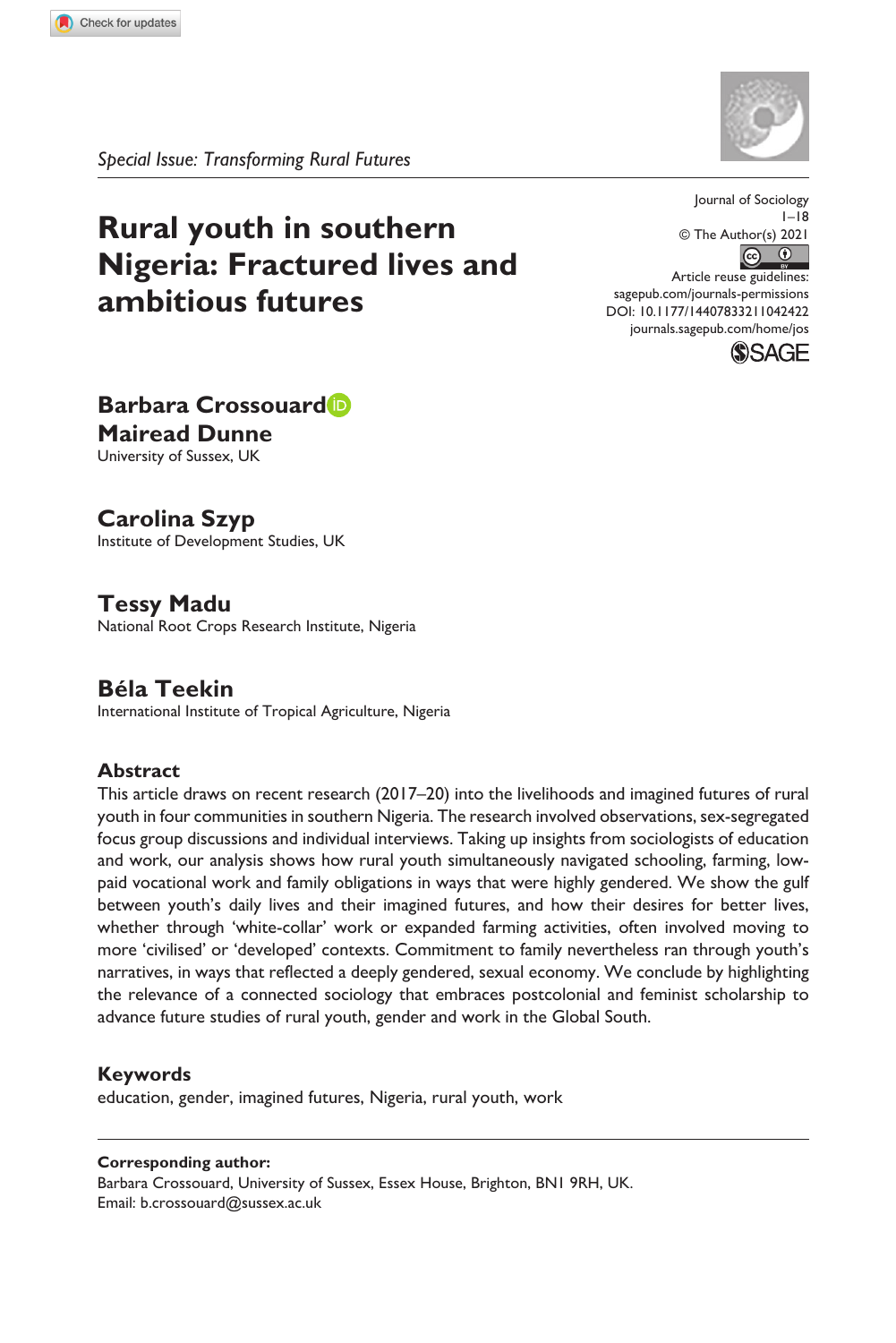Contemporary concerns about climate change, employment, and sustainable development have heightened interest in the future of rural communities globally. Questions about how rural youth imagine their futures are germane to these concerns, especially in the Global South, given its burgeoning youth populations. Sub-Saharan Africa (SSA) in particular has populations with the highest proportions of youth of any world region (UN, 2020). This article explores rural youth's future imaginaries in Nigeria, the region's largest economy and its most populous nation (c.200million), with just under half of the population living in rural contexts (World Bank, 2019). It draws upon a wider research project that explored the livelihoods and imagined futures of rural youth in four SSA countries (Côte d'Ivoire, Ethiopia, Nigeria and Uganda). A main research aim was to develop a nuanced, qualitative depiction of rural youth livelihoods and imagined futures. Key aspects included whether rural youth wished to remain in farming, or were intent on migrating to urban environments; how education figured in youth's livelihoods and imagined futures; and, given the chronic gender inequalities that prevail in many SSA societies, how these processes were gendered.

The following sections first address conceptual debates relating to youth, education and work, particularly in relation to SSA. We then turn to the Nigerian context, before elaborating on the research methodology and methods. The analysis that follows is structured around three themes; first, in contrast to an idealised trajectory from education to work, we show how rural youth in SSA typically juggle both, in ways that are deeply gendered. Second, we turn to rural youth's 'imagined futures'. This concept allows us to explore what youth anticipate for themselves in the future, including how their imagined future selves are gendered, and what forms of masculinity and femininity are privileged within the value systems that frame their imaginaries (Stahl et al., 2020). More broadly, this conceptualisation helps in understanding the moral and symbolic economies which structure youth's positioning in society, including with respect to education and work (Ball et al., 1999; France et al., 2019; Hill et al., 2019). The final theme explores how these imagined futures position the rural versus the urban. In our conclusions we take up postcolonial, decolonial and feminist insights to consider implications for further sociological research into youth futures in the Global South.

## **Rural youth, education and work in sub-Saharan Africa**

The concept of youth as a distinct population subgroup has always been fraught with ambiguities. From the time that it was invoked in industrialising societies such as England, young unattached men were felt to represent a threat to law and order (France, 2007). In contemporary times, international policy construes youth ambivalently, either as a demographic dividend – where they contribute productively to innovation, creativity and democratic change – or as a demographic deficit, where youth are seen as a destructive force, prone to irrational, risky behaviours and potential radicalisation (UN, 2016). Honwana and de Boeck (2005) similarly frame African youth through the dichotomy of 'makers' or 'breakers' – where again, a dominant concern is the danger posed to society by idle young men. In policy spheres, youth are typically defined through chronological age (African Union, 2006; UN, n.d.), positioned within a staged, developmental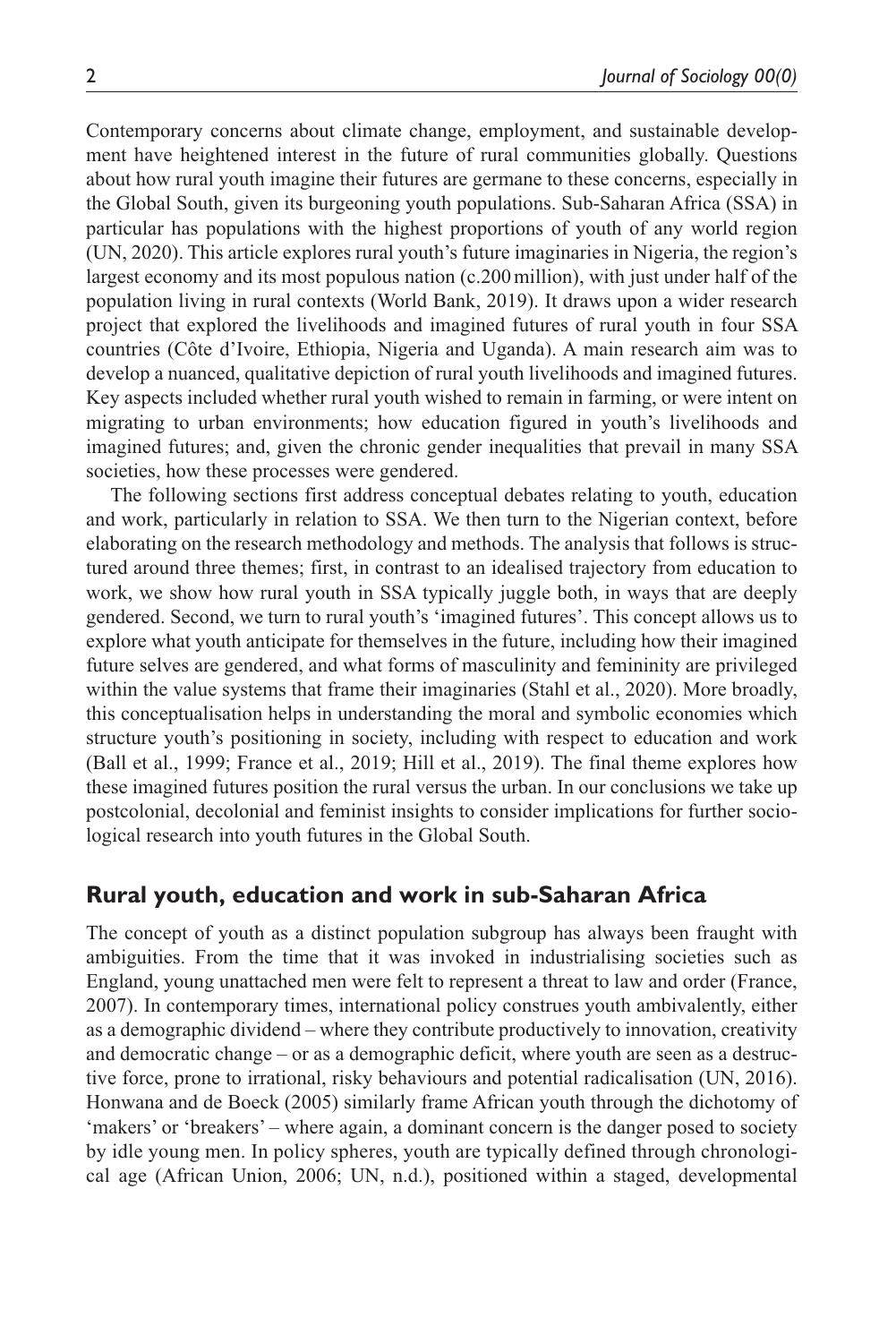trajectory from childhood through education to responsible, working adulthood that is Eurocentric in origin (Farrugia, 2018).

The dominant assumption here is of a transition from school to waged employment. In post-industrial societies, however, the changing landscapes of work and education have made such 'transitions' more precarious and protracted. This has provoked much debate about the disembedding of the late modern self, and the waning relevance of structures such as class, gender and family (Beck, 1992). In the field of youth studies, these propositions have been resisted by those who argue for the continuing significance of structural constraints (France and Roberts, 2015; Roberts, 2010), as opposed to those who reframe youth transitions as both individual and social within a 'social generations' paradigm (Woodman and Wyn, 2013). Such debates further complicate long-standing schisms between structural and cultural traditions in the sociology of youth transitions (MacDonald et al., 2001). Despite attempts to find a middle ground, the field remains riven with divisions (Bessant et al., 2020; Cooper et al., 2019; Johansson, 2017).

Although increasingly contended, the ideal of a linear trajectory from childhood to waged employment and adulthood remains firmly installed within international policy. However, such a pathway remains far from the experiences of youth in the Global South. A range of studies, mostly conducted in urban settings, indicates how African youth struggle with poverty and precarity as they attempt to achieve the markers of 'respectable' adulthood. (Banks, 2016; Langevang, 2008; Sommers, 2010). These markers are unremittingly gendered, typically intersecting with ideals of secure employment and marriage. In rural and urban contexts, education is recurrently cited as offering the promise of individual social mobility (Langevang, 2008) and 'bright futures' (Frye, 2012). However, such promises remain somewhat illusory, particularly given the contraction in public sector positions as a result of neoliberal reforms. The assumption that schooling and work represent two distinct life stages has also proved to be suspect. More typically in the Global South, youth (and children) routinely combine work (paid and unpaid) with schooling, often from an early age (Maconachie and Hilson, 2016; Morrow, 2013; Dunne and Ananga, 2013).

A particular concern for this article was that by privileging waged work, this idealised trajectory compounds the invisibility of women's social reproductive work, and obscures how the very concept of work is gendered (Finlay et al., 2019; Rai et al., 2019). Women's reproductive work has been recognised in feminist scholarship as central to capitalist economies (Butler, 1997; Mies, 2014; Oyěwùmí, 1997). Indeed, it has been argued that the 'social contract' which lies at the heart of modern societies could more accurately be depicted as a 'sexual contract' (Pateman, 1988). In other words, the development of capitalism depended upon harnessing women's social and reproductive labour, ensuring female subordination within the domestic or private sphere, usually through marital relations (Mouffe, 1992). Women's reproductive work still gains little recognition and they remain over-represented in insecure, low-paid, part-time positions (ILO, 2017; McDowell, 2014) including in rural Africa (Koolwal, 2019). International responses have been contradictory however. While Goal 8 of the Sustainable Development Goals (UN, 2015) advocates the right to decent work in ways that seem to privilege the formal economy and its socio-legal frameworks, this sits alongside the promotion of 'micro-entrepreneurship' usually in the informal sector as a route out of poverty (Rai et al., 2019: 374).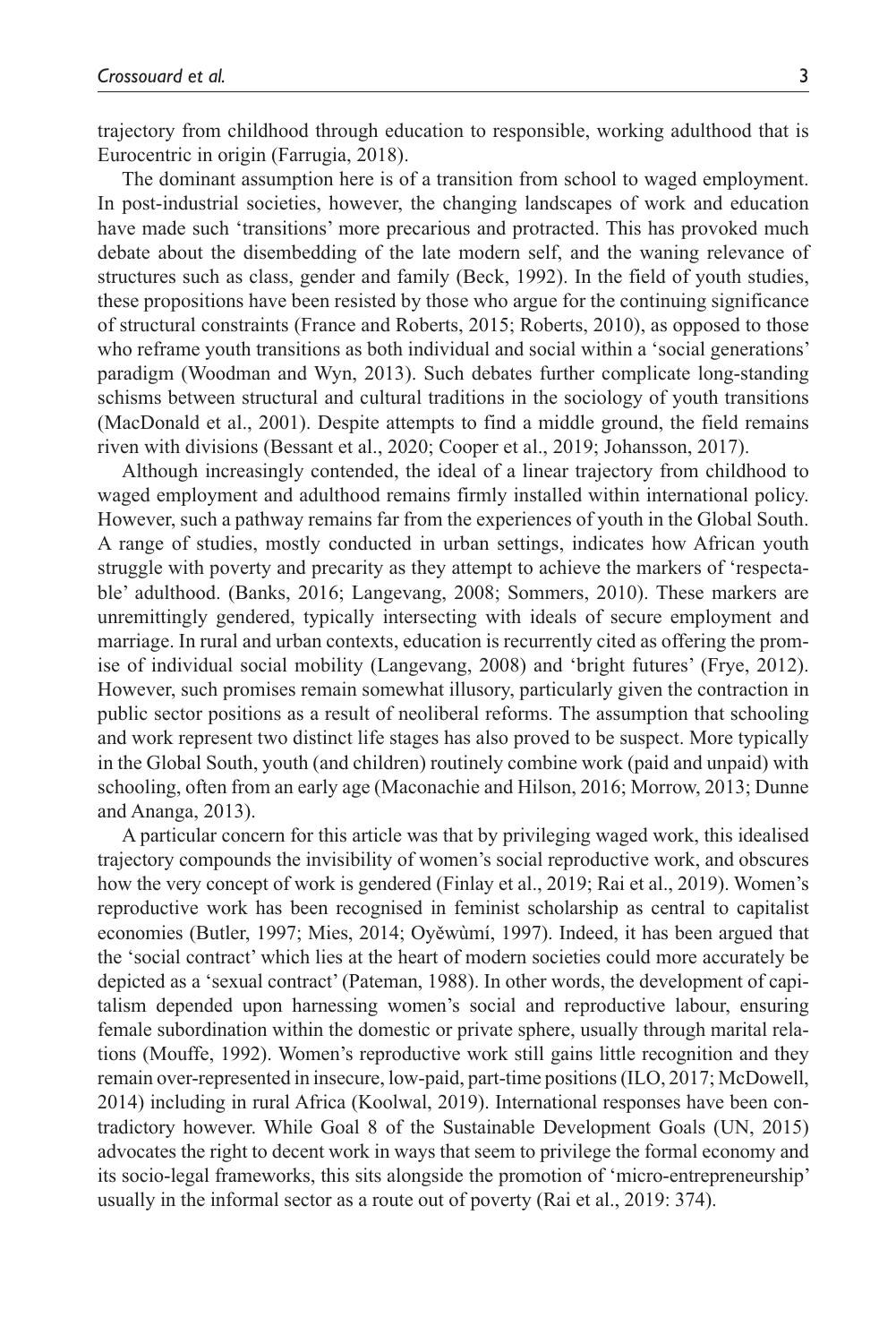Across SSA, the employment situation bears little resemblance to that in industrialised or post-industrial societies. The very terms used to characterise employment and work become of questionable relevance, particularly for women's work. As Finlay et al. (2019) point out, the World Bank's Living Standards Measurement Survey (LSMS) is considered a 'gold standard' labour force survey, and yet the very order in which questions are posed constructs women's work as secondary to that of men. Others highlight how rural women's work may not be recognised as 'work' at all within such surveys (Koolwal, 2019). Both texts illuminate how understandings of 'work' can readily leave the domestic and reproductive labour of women unaccounted for, rendering it invisible, in what is effectively a sexual economy.

The conjunction of schooling and work is a further issue within international policy. Human capital theory (HCT) has provided an important rationale for the development of education. However, some of its premises are of dubious relevance in our research contexts, notably its assumptions that schooling and work are two distinct phases, and that it is possible therefore to calculate the 'rates of return' from education. This logic misrecognises how many young people in the Global South work from an early age, to support themselves, their families and their own schooling (Crossouard and Dunne, 2021; Crossouard et al., 2021; Dunne and Ananga, 2013; Okyere, 2012) and indeed are often required to do physical labour at school (Humphreys et al., 2015). The macro-economic focus of human capital theory and its uncritical framing of education as a closed 'black box' system (Resnik, 2006) cannot attend to the complex social dynamics of education, including their contributions to the reproduction of social inequalities (Bourdieu, 1984) and patriarchal gender relations (Crossouard and Dunne, 2021; Dunne, 2008; Dunne, et al., 2006).

The final points are particularly relevant in postcolonial contexts. As others have highlighted (Ball, 1983; Nwauwa, 2020; Ogunlade, 1974), the introduction of education in colonial eras was limited to select, elite groups, who were deemed suitable to serve colonial interests. The rise in the social and material standing of this new educated class led to the strong association of education with social mobility but left postcolonial societies in Africa 'uniquely stratified into literate and illiterate classes' (Nwauwa, 2020: 18). Western education became seen as the 'hallmark of civilised training' and a pathway to respected, salaried positions, typically available in urban rather than rural environments – an imaginary that still prevails in rural youth's imagined futures (Boyden, 2013; Frye, 2012). Before turning to our analysis, we provide more specific elaborations of the Nigerian context.

## **The Nigerian context**

Nigeria has the largest economy of all African countries and its largest population – now estimated at well over 200 million. Over 62% of the population live in extreme poverty. Around 50% live in rural contexts and 70% work in agriculture. The age distribution of the population is young  $-61\%$  are under the age of 24. Almost a fifth of youth are classified as 'unemployed', although given the size of the informal economy, this figure is also questionable (CIA, 2021). Gender inequalities are endemic – Nigeria ranks 128th out of 153 countries in the Global Gender Gap Analysis (World Economic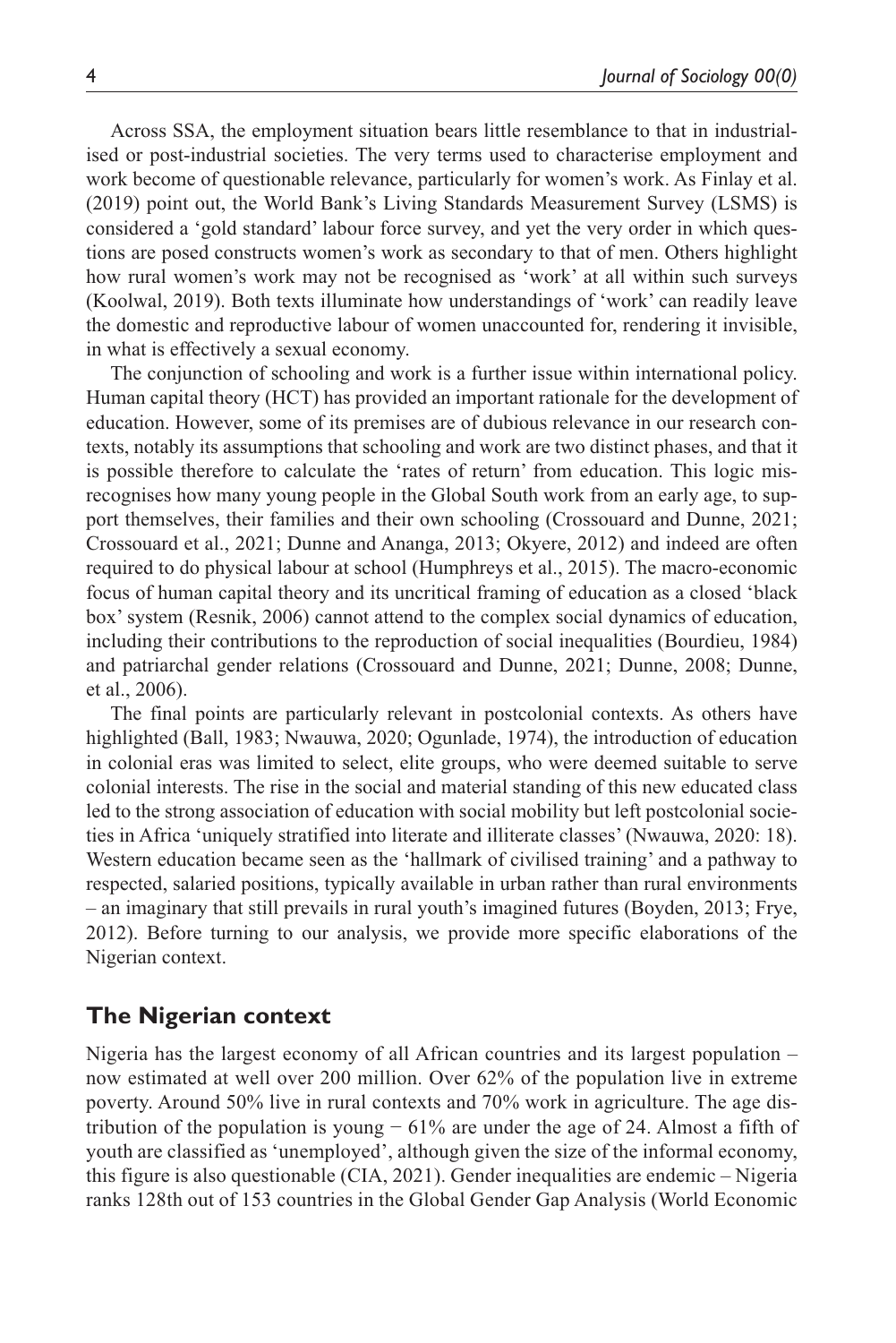Forum, 2020). Since becoming independent from British colonial rule, Nigeria has been fraught with conflict, including ethnic and religious conflict (Dunne, Crossouard et al., 2020, Dunne, Durrani et al., 2017). This economic and social profile makes Nigeria a vitally important context in which to explore rural youth livelihoods and their imagined futures.

With respect to education, rural/urban differences and gender inequalities are both important. As already highlighted, this is largely a legacy of the ways formal education was developed in colonial times. This evolved mainly in the south of the country, in coastal towns such as Lagos, which saw rapid expansion related to burgeoning trade and commerce during the colonial era. However, such education was reserved for an elite few in ways that were highly gendered. In her analysis of the development of colonial education, Ogunlade (1974) highlights how 'western' education prepared girls to be wives and mothers. As in other colonised contexts (Crossouard and Dunne, 2021; Leach, 2008; Mies, 2014), women who had traditionally been active in commerce were disempowered by this form of education (Okonkwo and Ezeh, 2008).

Despite considerable expansion of Nigeria's education system, the legacy of the under-development of education in rural contexts and the disadvantaging of girls remain visible to this day. UNESCO's World Inequality Database for Education shows that the lower secondary completion rate for youth is only 37% in rural contexts, versus 73% in urban contexts. Gender inequalities also remain important – only 45% of females who gain access to lower secondary schooling successfully complete, as opposed to 60% of males. In addition, Nigeria's ranking for education (145th) in the Global Gender Gap Analysis makes it one of the most unequal education systems in the world with respect to gender (World Economic Forum, 2020).

### **Research methodology and methods**

The research reported was a predominantly qualitative study that aimed to develop indepth understandings of rural youth perspectives of their livelihoods and imagined futures, the part education played in these, and how this was gendered. It was conducted with the support of interdisciplinary research teams in two rural locations in south-east and south-west Nigeria, two in Osun State and two in Anambra State. Because of ongoing conflict and security concerns, research in Nigeria's northern states was not possible.

The research involved a total of 16 sex-segregated focus group discussions (FGDs) with male and female youth, and 106 individual interviews. At each of the four locations, these comprised a minimum of eight livelihood interviews predominantly with youth aged 18–22; 12 life history interviews with slightly older youth, mostly aged 22–30; and six photo-voice interviews. The interviews varied in length, from around half an hour to an hour, occasionally more. They all explored the kinds of work participants were engaged in, the importance of education in their lives, and how they imagined their futures. Gender relations were also probed, by asking for example how their lives would be different if they were a young man or woman. A further 24 interviews were conducted with community elders to explore their perspectives of issues faced by young women and men in their communities.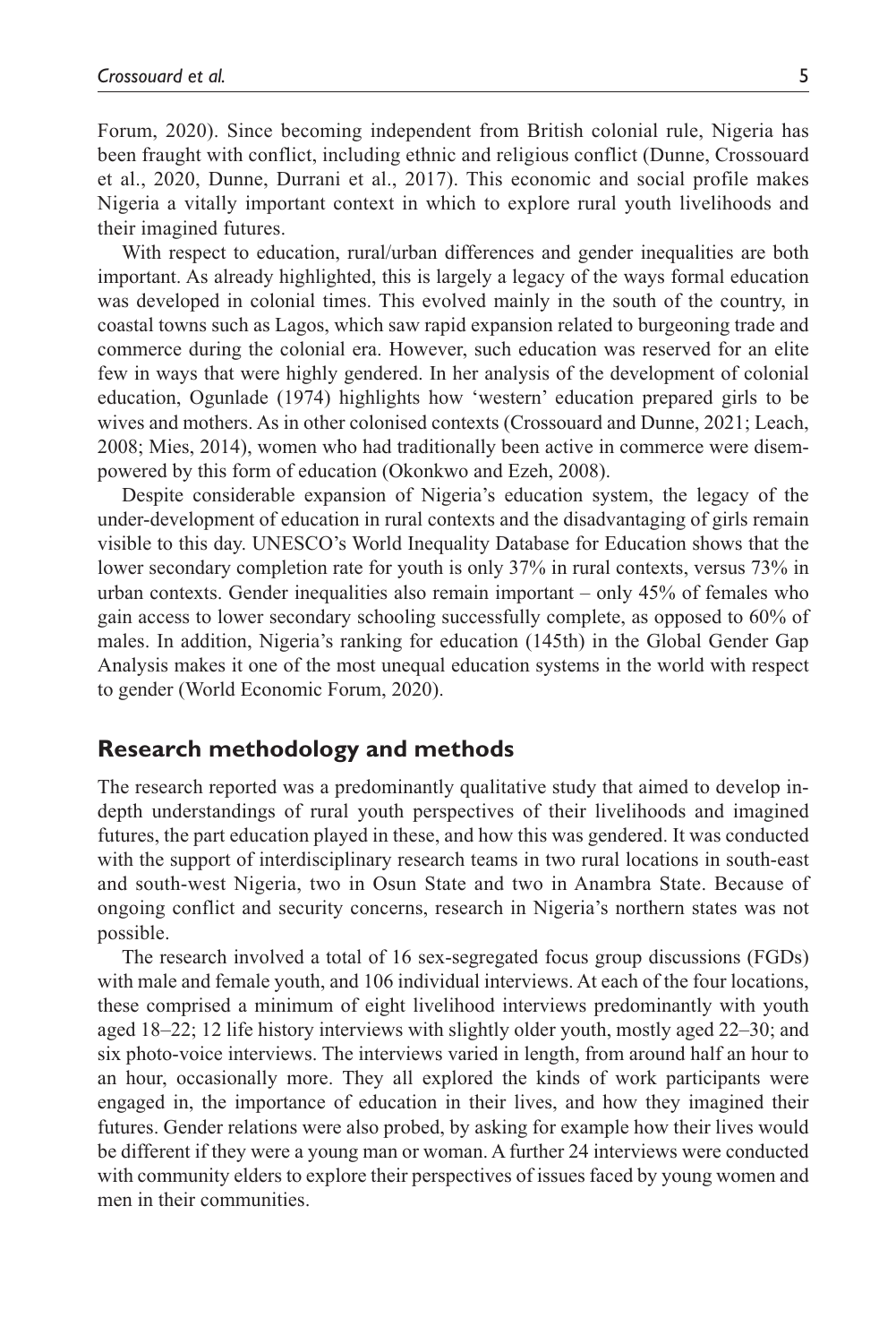Each set of interviews was conducted with an approximately equal number of young women and men and included participants with different educational backgrounds. The research followed the African Youth Charter (AU, 2006) definition of 'youth' as those aged 15–35. The age range of those interviewed was from 18 to 30, with a mean of 23. The interviews were conducted over approximately a week to ten days in each context, led by local researchers using local languages; with few exceptions, this involved Yoruba in the sites in the south-west, and Igbo in the south-east. With participants' consent, the interviews were recorded, translated into English and fully transcribed. The research ethics of the overall study were reviewed and approved by the University of Sussex, UK, and the ethical committees of the institutions leading the research in each Nigerian state, the International Institute of Tropical Medicine and the National Root Crops Research Institute, Nigeria.

Excerpts from the interview transcripts are used to illustrate the analysis. The majority of excerpts draw on individual interviews with youth. Where this is not the case, the regional location code (SW and SE) is followed by FGD for focus group discussion, and E for elder interview. All excerpts from youth interviews are attributed by gender and age. The data analysis was thematic, taking up existing and emergent themes, and was supported by use of the qualitative data analysis software NVivo.

### **Fractured lives and ambitious futures**

Our analysis is framed around three broad themes: first, how rural youth livelihoods involved them simultaneously juggling the demands of education and work, rather than following any linear trajectory from one to the other; second, how rural youth imagined their futures and the ways this was gendered; and finally, youth discourses of deficit related to urban migration.

## *Juggling education and work in rural Nigeria*

Against the notion that young people move in a linear trajectory from school to work, youth accounts suggested that they were constantly juggling both. As described by a male youth, school and work were routinely combined from an early age with work regarded as essential for basic sustenance:

I have been following them [my parents] to farm since I was 4 years old. I started schooling at that same age. So I did the two together [. . .] God should just help us, then when we are going to school we do not eat what we like to eat, we just eat what we see and the farm work requires good food. [. . .] Before going to school in the morning, I went farming and after school as well. [. . .] A day will not pass by without going to the farm, I enjoy farming. (SW, male, 25)

The necessary combination of paid and unpaid farming work was illustrated by a female youth. Like other participants, it was the modest income – gained in this case from 'hawking' (petty trading) – that had made her schooling possible. Although these different forms of work had clearly structured her life, she described them as being 'no challenge' and 'never disturbing school':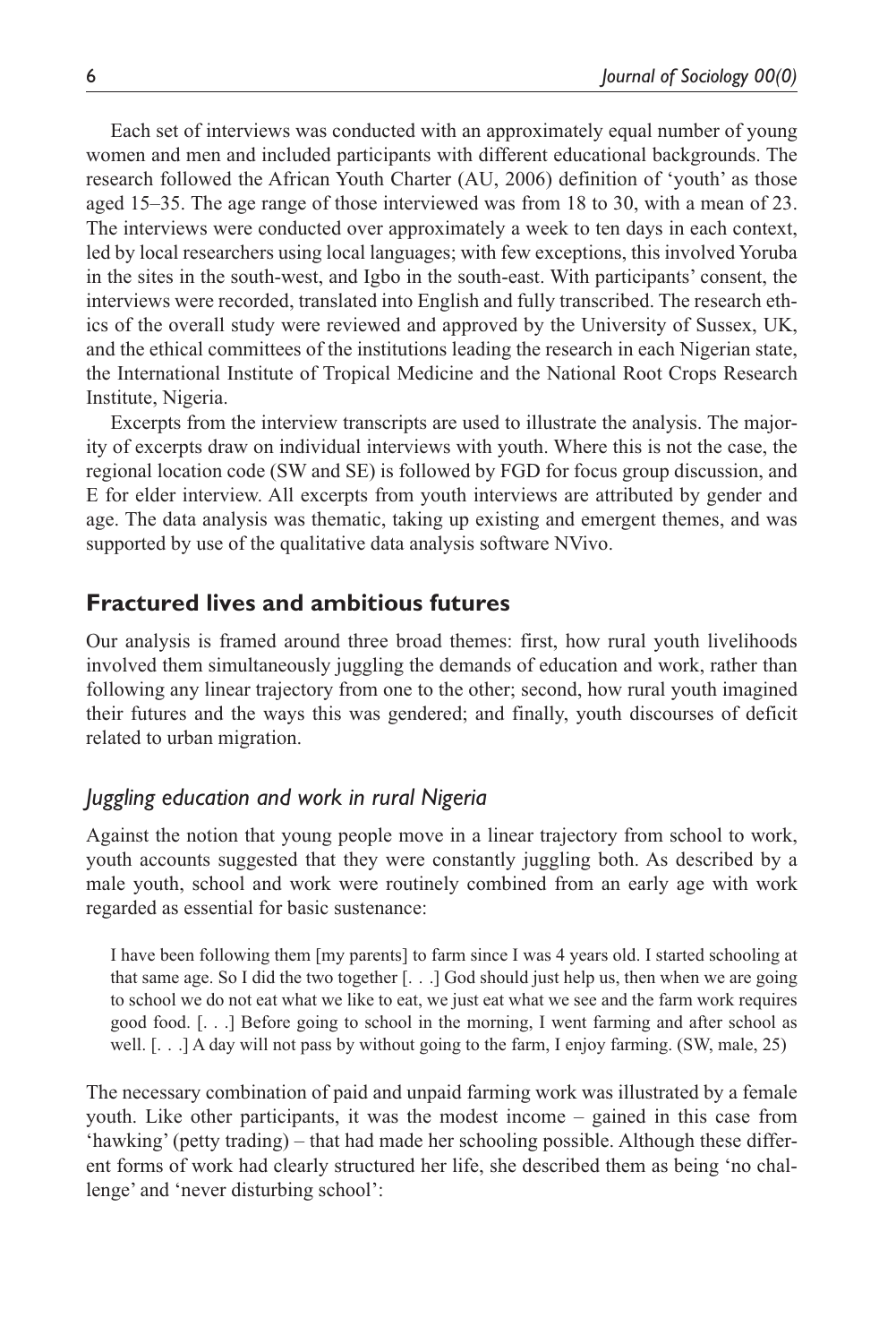regarding schooling I had to save money small by myself. All the gain I got from hawking I saved it and that is what I used to start schooling at 7 years of age. [. . .] We went to farm between 5:30–7am, then we got dressed for school by 7:30am, and in the evening after school hours around 4pm, I went for hawking. (SW, female, 25)

A male focus group participant echoed these sentiments, while also illuminating how farming at some points in the year was incompatible with attending school:

If the family of the student is not rich or from a poor home, they know that they have to hustle to get through school. [. . .] Some during the rainy season will leave school to plant crops, then go back to school. If you want to be successful in life, you must plan to do two businesses at a time. (SE, male, FGD)

The multiple activities youth described typically included both paid and unpaid labour that was opportunistic and often influenced by seasonality. Many depicted moving from job to job and a general absence of formal, salaried employment. Precarity often reverberated through youth's livelihoods, as this male youth elaborated:

While I was growing up as a young boy, I always followed my parents to farm. At the same time, I learnt electrical artisan job while growing up and starting to support myself. I assisted my father on the fishing activities and fished for myself. I did all kinds of daily jobs, like field maintenance job – it was really hard labour, I will forever remember the job in my heart. I did charcoal processing job for some months [. . .] whenever the charcoal season is gone, I always looked for another job, like maintenance in the big farms and assisting tractor operators. (SW, male, 25)

Male youth in particular were expected to be self-sufficient. Income from such work was important for their own subsistence, and to pay for their education.

This often required moving from job to job in a complex mix of farming and nonfarming activities:

I established cassava farm for myself in this village when I was in junior level. I did orangepicking for business between the ages of 12 to 14 and I went to urban areas to do bricklaying to raise more money for myself. I started the health course when I got to senior class and I was living in the hospital gaining one experience or the other, while I continued my education. Around this period, I stopped doing other jobs like bricklaying and orange-picking but I continued my farming while I did my studies. I completed my secondary education in 2013. (SW, male, 25)

Although other male youth described not being able to complete their education because they could not afford the costs, they enjoyed more freedom than female youth to take up different forms of paid labour. In contrast, female youth were more constrained in the work they could do, and often their depictions of their daily lives illuminated the extent they were involved in unpaid labour. While male and female youth both helped in farming, female youth shouldered greater expectations of unpaid domestic labour. This left young women whose family could not support them with no way of continuing in education: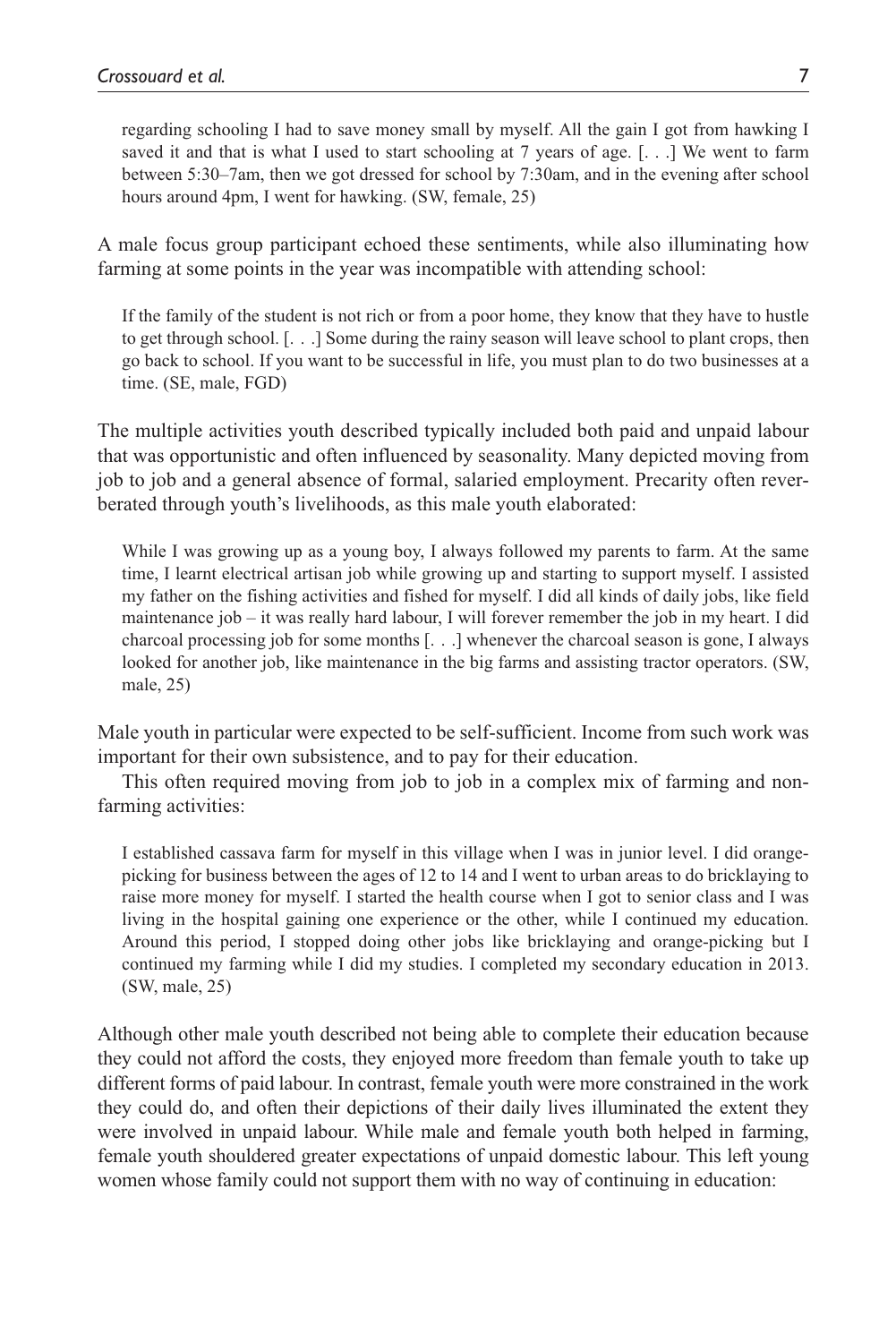When I come back from school, I cooked food, washed clothes and did other home chores. Also, during the weekend I went to live with my parents in the farm settlement every Friday to help them out with farm work and then return home on Sunday. There were not many challenges. [. . .] I would have loved to continue with my education but I couldn't due to lack of money, that was why I stopped schooling. (SE, female, 30)

Both male and female youth felt that parents were more protective of their daughters, as long as they remained in their charge:

as long as a female child is not married, parents feel obliged to support her, which is not the same for male child. They do not feel comfortable to let a female child go for hustling far away from their sight. (SW-FGD, male)

The invocation of marriage signals the dominant expectations of female youth in these rural contexts. Marrying one's daughter well was described in an interview with a female elder as the 'crowning glory' of a family; educating girls was also justified by male and female elders in terms of marriage capitals. In poorer families, continuing to support girl children in the home and at school was not always possible however. Girls who moved beyond parental sight were thought to be vulnerable to sexual abuse, such that marriage was the only respectable option:

My parents insisted they can't afford to send girls to school and she can't fend for herself like boys. She [my sister] ended up in marriage when she was struggling to make ends meet to continue schooling. (SW, female, 22)

My background has prevented me from going to school; it also made me to marry early in life. [. . .] Lack of money made my parents stop supporting my education beyond secondary school level. (SE, female, 30)

It was apparent that a powerful moral and symbolic economy framed young women's work, education and imagined futures, with both the parental and marital home functioning as a sustained space for unpaid domestic labour, as elaborated further in the next section.

## *Rural youth's imagined futures*

Youth's imagined futures overwhelmingly reflected the desire to improve their situation, both materially and in terms of their social standing. Recurring themes in youth's imaginaries of their future work involved, first, their idealisation of obtaining a secure, salaried position, either in public administration or in professional life and, second, ambitions to expand farming activities to become managers of bigger, mechanised farms. As we elaborate later, these imagined futures were clearly gendered.

A future in salaried, 'white-collar', professional, or 'government' work was recurrently invoked when youth were asked about the work they wanted to do, even though there was little evidence of such work being available in these rural communities. These were coveted positions: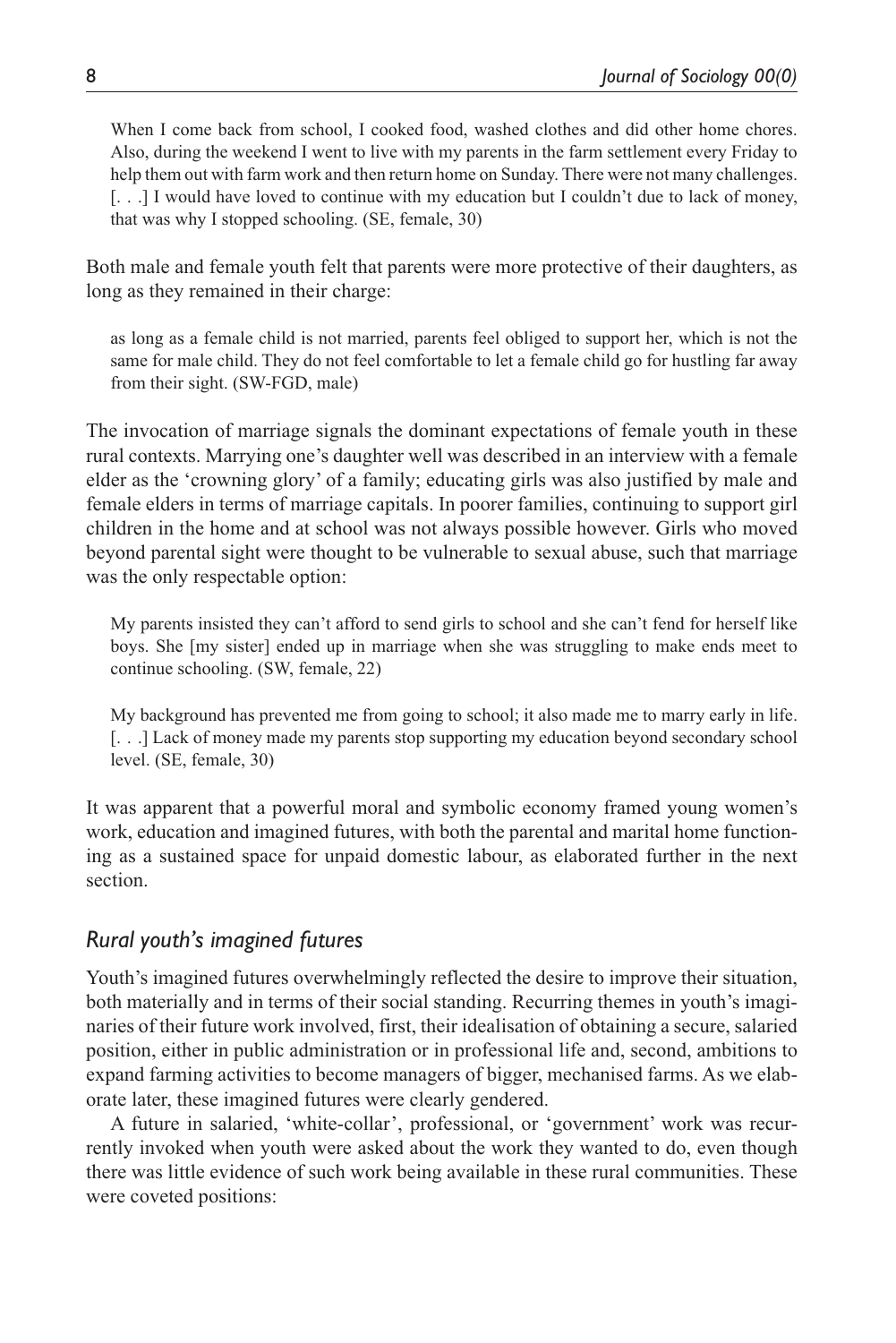I would love to use my certificate to work in company, ministry or local government. I love to make use of my brain and pen to collect salaries. (SW, female, 25)

I like the way they [civil engineers] dress and behave when they are working. They put on gloves, helmet and also have shoes they wear. They have kits. They don't joke with their work because it is a government job. (SW, male, 19)

The distinction attached to administrative or professional work was systematically associated with education, as suggested both in the reference to 'certificates' above, and this comment by a male youth:

schooling assists you to rise to a lofty height. Education makes you professional like lawyer, doctor and other enviable jobs in society. (SE, male, 22)

Education was the key for reaching 'high places' (SW, female), and was generally associated with non-manual forms of work. Several adult interviewees shared this imaginary, with one describing for example how she belonged to an 'educated family', whose pride was 'working in government agencies'. As described by Nwauwa (2020), a strong association of education with social mobility and increased social standing remained powerful in the accounts of many participants. Importantly however, greater access to education meant that a school-leaving certificate no longer guaranteed entry to such positions, which in any case are atypical of rural contexts. For those who had completed secondary education, higher education was often desired, but seemed mostly beyond their reach. Costs associated with schooling were the reason that many youth left school; as one elder put it, '[i]t is only the rich that can afford to send their children to school' (SE, E, male).

Although for some education was a pathway to different futures away from their current rural contexts, farming remained important to many. However, this was often not the same kind of farming that youth were engaged in now. Their imaginaries often involved moving into larger-scale, mechanised farming, which they would manage, rather than doing manual work. This vision of overseeing a larger farm was often cited by young men, but also some young women:

even I have the whole money in the world I cannot stop farming. I will still consider farming but this time more mechanised farming and use of fertiliser to increase yield. (SE, female, 18)

I will enter into commercial farming, by that time I will be matured financially, I will employ people to manage my farm, I will only come around to supervise the farm. (SE, male, 26)

In the same way that youth were often already involved across a wide portfolio of work activities, different work combinations characterised how many imagined their futures. For example, a male youth who wanted to move into plantation farming saw one business leading to another, noting that, '[o]nce the plantation is established, it's a cool source of income which can generate money to invest in other businesses' (SW, male, 24). Although at a different scale, many young women also spoke of combining farming with business activities such as petty trading, sewing, retailing clothes, and hairdressing.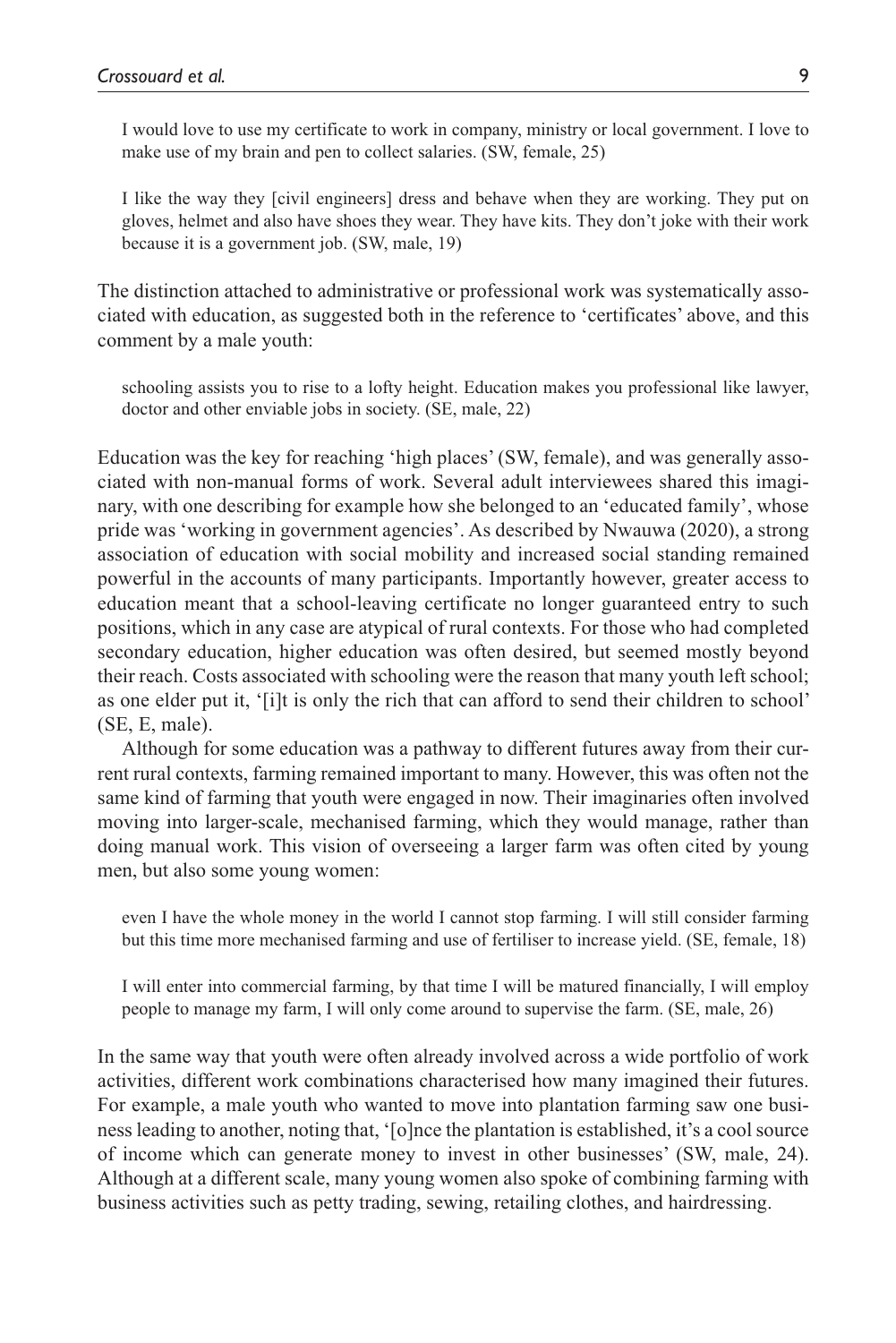The diverse portfolio of work activities that characterised rural youth's imagined futures was itself a response to precarity. Relying on one source of income was recognised as potentially problematic, and indeed some envisaged situations where one had no income at all. Being a farmer meant that at least one had basic sustenance:

Farming is an ancient work that can never be looked down on and if there are no farmers then there will be no food. If a farmer does not have money but has food in the field he cannot go hungry. Farming is important work that I have a passion for. *Oba ni agbe* [a farmer is a king]. (SW, female, 19)

When participants were asked what they wanted to avoid in the future, poverty, illness and death were frequently invoked. This question also illuminated the moral economy that framed rural youth livelihoods. Being 'indolent' and 'begging for food' was clearly associated with shame; being a farmer meant that at least the family did not have to beg. Farming provided basic sustenance, and so was something that many could not give up, even if this meant that farming was to some extent 'the choice of the necessary' – a phrase coined by Bourdieu (1984: 380), admittedly in a very different context, to describe how impoverished, working classes make a virtue of what is a necessity.

This economic, moral and symbolic economy was powerfully gendered. In depictions of the lives that female youth sought to avoid, marital status, sexual probity, education and work came together in highly moralised ways, positioning young women as subjects of worth – or in abjection – within their communities. This was particularly highlighted by a young woman (SE, female, 19), who invoked a series of 'things that can destroy a woman', repeating this phrase several times. Her account highlighted a complex set of values, where marriage and education bestowed respectability and distinction, as suggested earlier, while young women who fell outside such norms were demeaned. In the kinds of life she wanted to avoid, she highlighted the shame attached to 'having an unwanted pregnancy in my father's house' and 'becoming illiterate'. She then cited 'remaining unmarried in my father's house and getting old' as one of the things that could 'destroy a woman'. These concerns illuminate the significance of sexual propriety in young women's positioning in the rural economy, where marriage is a dominant expectation, within which social reproduction is lauded, in contrast to sexual activity outside of marriage (when still living within the 'father's house'), whose consequences brought disrepute.

In addition to social reproductive work, powerful value judgements framed other forms of women's work. Working in a bar meant 'not being respected in society', as did 'being uneducated and engaging in a life of stealing', 'selling of drugs' and 'hawking of goods'. As shown earlier, however, hawking was a way for many young women to make a little money, although clearly doing so left them at risk of being reviled.

Overall, youth's depictions of their imagined futures and the lives they wanted to avoid illuminated the precarity of their livelihoods. It also showed that the lives of young people were framed by powerful moral and symbolic judgements in what effectively could be characterised as a sexual economy. This follows Pateman's (1988) coining of the term 'sexual contract' to describe women's experiences of the modern 'social contract', and to argue that the development of capitalist economies is founded upon unpaid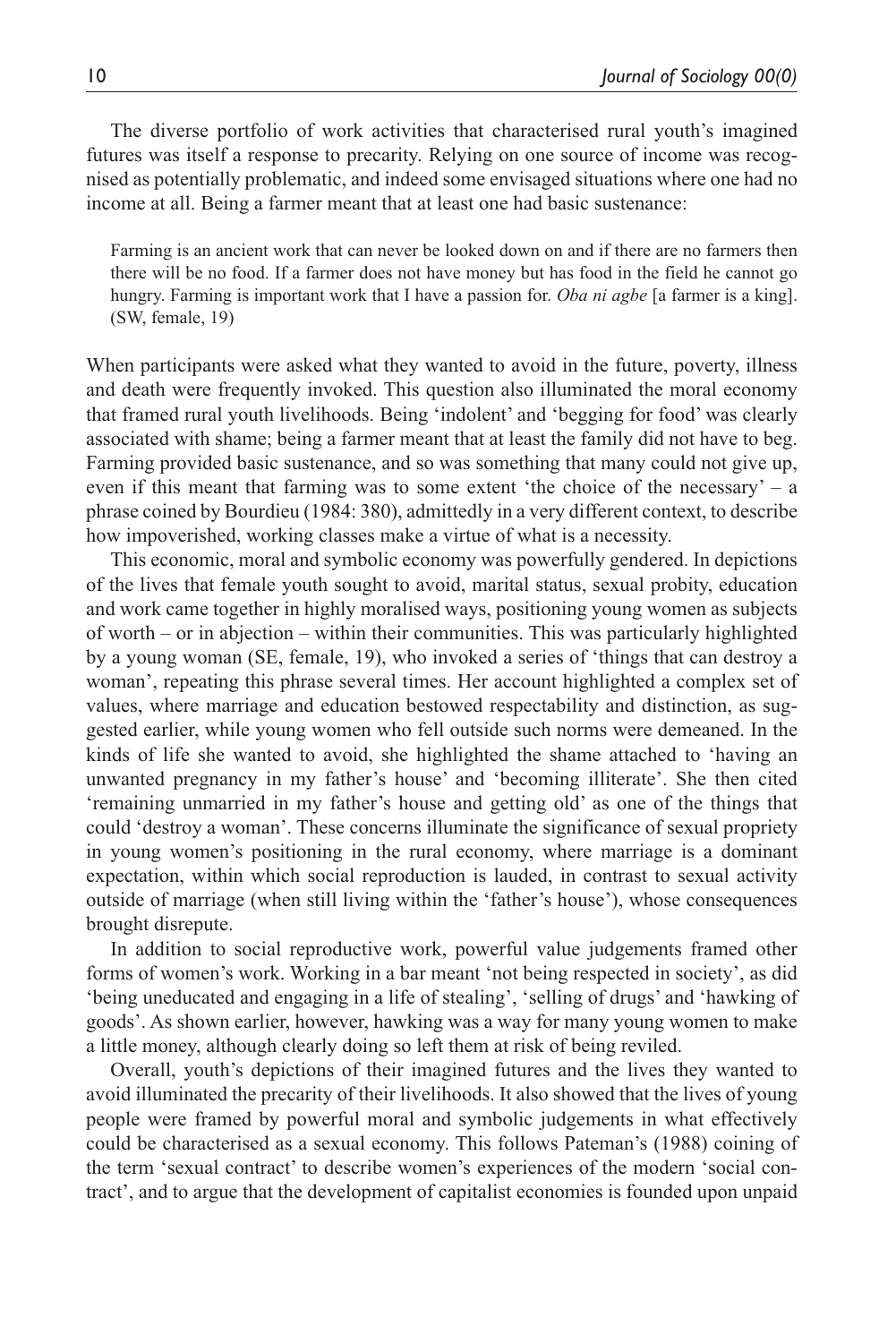female labour and their subordination within the domestic sphere, legitimised by marriage. In this 'sexual economy', young women who could not conform to its gendered ideals of work, education, marriage and family were relegated to the margins of society.

## *Rural youth migration and mobility: discourses of rural deficit and inequality*

Youth's accounts of their livelihoods often challenged the binary of the rural and the urban, as if these were two distinct spaces. The opportunistic way youth shifted between different work possibilities often involved them moving back and forward from rural to urban environments (for a fuller discussion, see Thorsen and Yeboah, 2021). However, it was also striking how youth discourses constructed the rural versus the urban, often framing the rural in a deficit way.

Mobility was associated with both better education and employment opportunities. As shown in the first excerpt, access to higher education (and sometimes to secondary school) required youth to leave their rural communities. This was also the case for many who wanted professional employment, such as architecture (see second excerpt below). Similarly, youth's desires to expand their commercial and farming activities often implied moving to other locations where markets were larger, or where land was better suited to large-scale, mechanised agriculture:

my aspired education level is not available in this community, I have completed the education system that we have here which is secondary school level. I have to move out to study further but I have financial constraints. (SW, female, 20)

I want to practice [architecture] outside this community. Lagos or Enugu. A lot of difference! There are no contract opportunities here in this community, compared to Lagos or Enugu which are big cities with very big buildings. (SE, female, 18)

Farming is more lucrative there [Edo State] and farm produce turnover is high due to their fertile land which supports cultivation of plantain and cocoa. [. . .] Its location is not rural, it is more developed than here, with a large population. (SW, male, 20)

As indicated above, youth repeatedly invoked comparisons between their rural environments and other contexts that were deemed more 'developed', or in some cases 'civilised'. The word 'developed' recurred again and again in depictions of rural youth's desired locations:

I want to relocate to a major town like Ibadan or Cotonou [Benin]. There are sales and demand for commercial activities there [..] I am talking of major towns that are well developed. (SE, male, 22)

I hope to do this type of work [nursing] outside my community – it will be in Edo or Ebonyi state. Those places are developed. With this development, there are job opportunities. If you open up a maternity home, people will patronise you, the population is more. (SE, female, 19)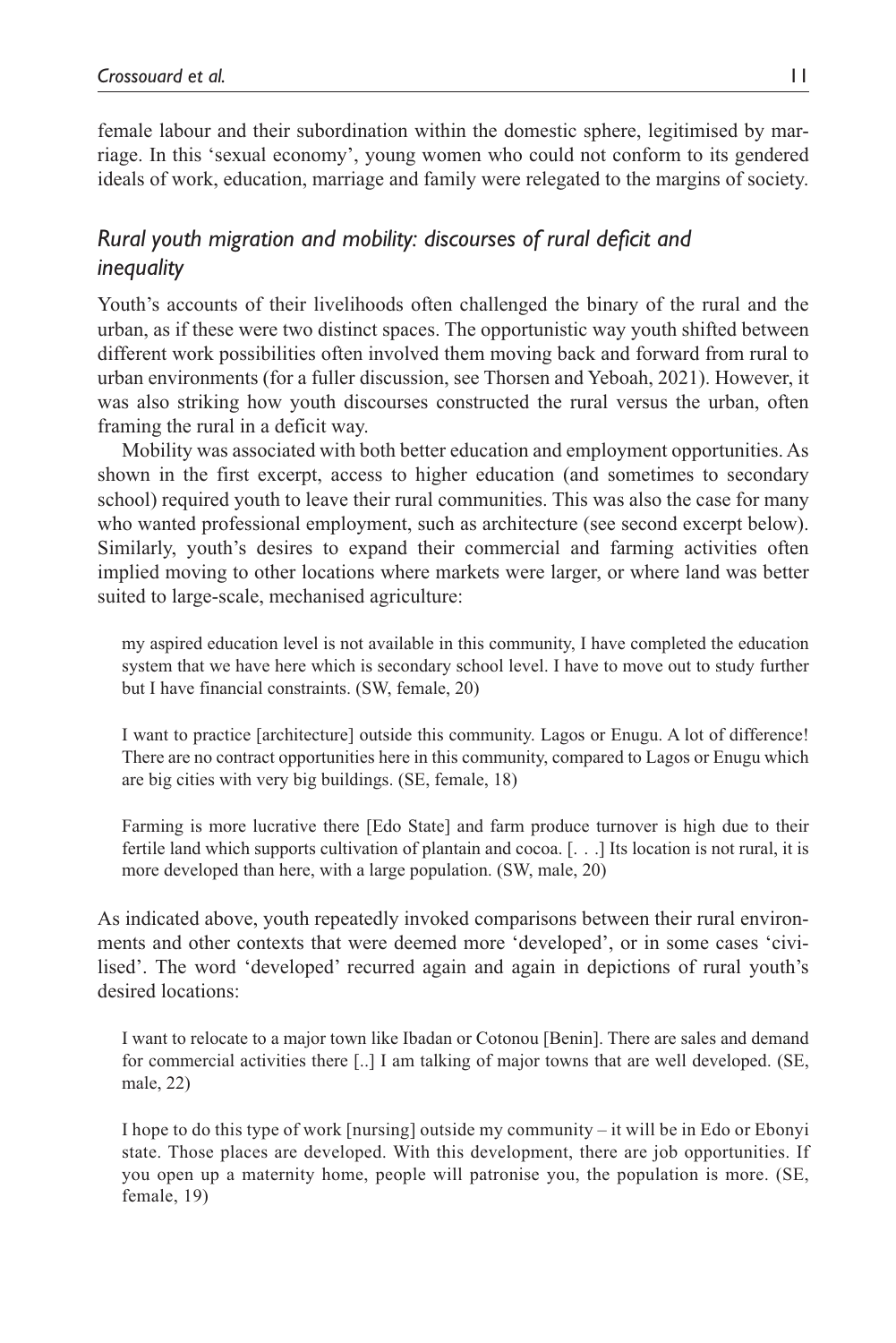Strikingly however, while youth imaginaries often saw mobility and migration positively in association with 'development', this did not involve the disembedded, reflexive self that has been posited as typical of late modernity, where the significance of social structures such as gender and class has supposedly waned (Beck, 1992). As Farrugia (2018) has suggested, it is highly questionable how such arguments relate to youth in the Global South.

Family networks remained important to youth – these were cited often as an intergenerational source of support that they benefited from and reciprocated. The importance of family was confirmed by the significance of ruptures such as divorce, illness or death of a parent, which could force youth to leave school, so that they could fulfil their family obligations. Youth (and adults) often talked about relatives who had migrated, but who were still integral to its relational matrix of unspoken support:

I used to give to my mother what I had but she never asked nor was it mandatory that I should give her. Even at times if I helped her on the farm, she would give me things in kind and also money. Regarding my siblings, especially the elderly ones, they are expected to give food and money, except the younger sibling who is still schooling. [. . .] The firstborn of the house whenever we need anything he is there to help us. You know that it is not every time that we have money, so when we ask from our parents and they do not have, he is readily available to finance us and he is in Lagos. (SW, female, 22)

The significance of the family also implies the continuing significance of gender as a structure of inequality, as indicated in our earlier discussions of the moral and symbolic economy that framed young women's work and education. It was also clear that social class stratifications marked the lives of these rural youth. We earlier highlighted the status attached to being educated, and how, financially, this was out of reach for many, where 'only the rich' could afford education. Socio-economic divisions between rich and poor were constantly invoked, sometimes in ways that associated farming with those who were poor:

One cannot compare a child that is born into a rich family with me that is born and bred in a farmer's family. (SW, male, 25)

The descriptions of youth's imagined futures showed how one's house was a symbol of wealth and status, so that for example one young woman (SE, female, 19) commented 'I don't live in a big house like this so people tend to look down on me. People worship wealthy people a lot.' Other commentaries about education and work illuminated the level of social stratification and the intersections of social and cultural capitals in the reproduction of privilege within these rural economies:

There are some people whose education is fast and they get jobs immediately after their education. They may be young and rich. It happens among the elite. (SW, female, 19)

We are eight villages here, the educated people are concentrated in one place [. . .]. They do not help others, is only their family members that they help. [. . .] If you go to Justice House, both the intelligent ones and unintelligent ones are employed in the judiciary where he is working. (SE, male, 22)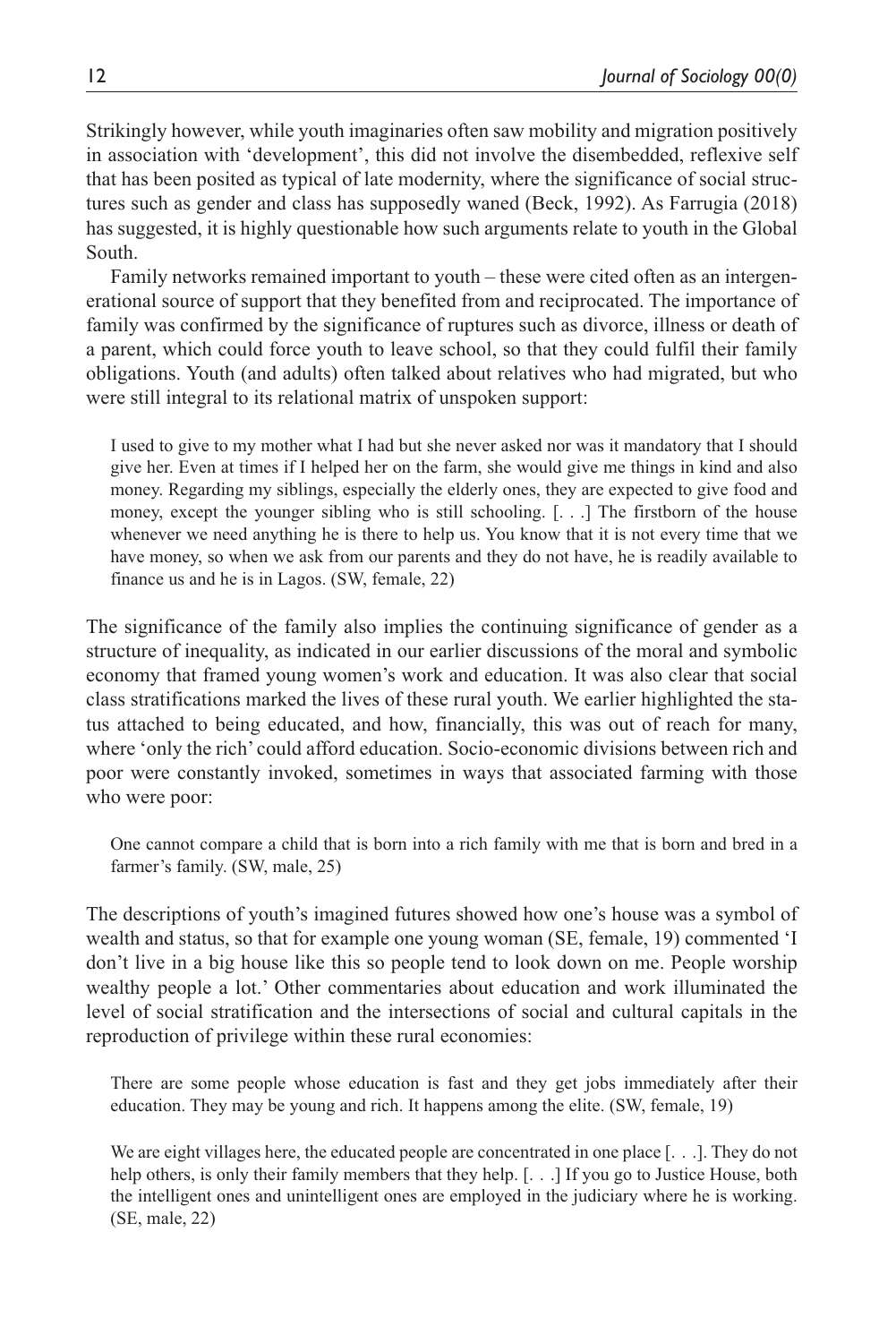In general, although youth saw value in farming, discussions of mobility and migration often invoked a discourse of rural deficit, in which the urban was positioned against the rural as more 'developed' and 'civilised'. Moreover, the opportunities that more urban environments seemed to offer were compromised by youth's socio-economic, class and gender positioning, and their sense of kinship. Mobility and migration were not reducible to a question of individualised choice. Overall, this leaves us with unanswered questions about the theoretical and methodological lenses that can help us better understand and address the deep inequalities that structured youth's lives in these rural contexts.

## **Conclusions**

This article draws on qualitative research with rural youth in southern Nigeria to challenge the idealised, modern trajectory through which youth are typically considered. It shows how rural youth in this context were far from following a linear pathway from school to work, rather they often simultaneously navigated schooling, farming, low-paid vocational and unpaid household work. We further highlight the considerable gulf between youth's contemporary lives and the 'bright' futures that they imagined (Frye, 2012), often involving coveted 'white-collar', professional or administrative positions. We illuminate how all of this was unremittingly gendered. Within a powerful moral and symbolic economy, ideals of family, education and work combined to limit the futures of young women, often leaving marriage as their only acceptable option. Finally, we consider how youth's imagined futures invoked migration to urban contexts that were considered more 'civilised' or 'developed', constructions that involved a sustained discourse of rural deficit. However, this did not imply the production of a more disembedded, individualised self, as proposed within late modern sociological writing. Instead, we show how strong commitments to and reliance on family and farming ran through youth's narratives, although again this reflected a deeply gendered (sexual) economy.

This analysis lends weight to arguments for a more 'connected sociology' (Bhambra, 2014) that takes account of the Eurocentric biases of classical sociology and recognises the West's complicities in the deep inequalities that still structure postcolonial societies. Critical to undoing these biases is disrupting the assumption that concepts – such as youth, work and gender – seamlessly transfer from north to south. It is vital instead to challenge the classificatory grids such terms invoke and the worlds they produce, and to privilege local situated understandings, recognising that context produces different inflections in meaning. Such an approach is all the more important, given the 'unacknowledged substantialist tradition' that Bessant et al. (2020) have suggested continues to inform the field of youth studies. Attention to context also implies attending to postcolonial and decolonial perspectives which are critical of the Eurocentric hierarchies embedded in the notion of 'development' (de Sousa Santos, 2014; Smith, 1999), alongside insights from post-structural theorists who undo the supposed universalisms of Western metaphysics, and whose writings can help illuminate the socio-historical contingencies of what confers 'distinction' (Bourdieu, 1984), or is taken as 'truth' (Foucault, 1984).

This should also be a historical sociology that is critical, in these rural contexts, of the ways colonial rule penetrated local social relations, introducing new classificatory systems that intensified social stratification, as for example in the differentiation between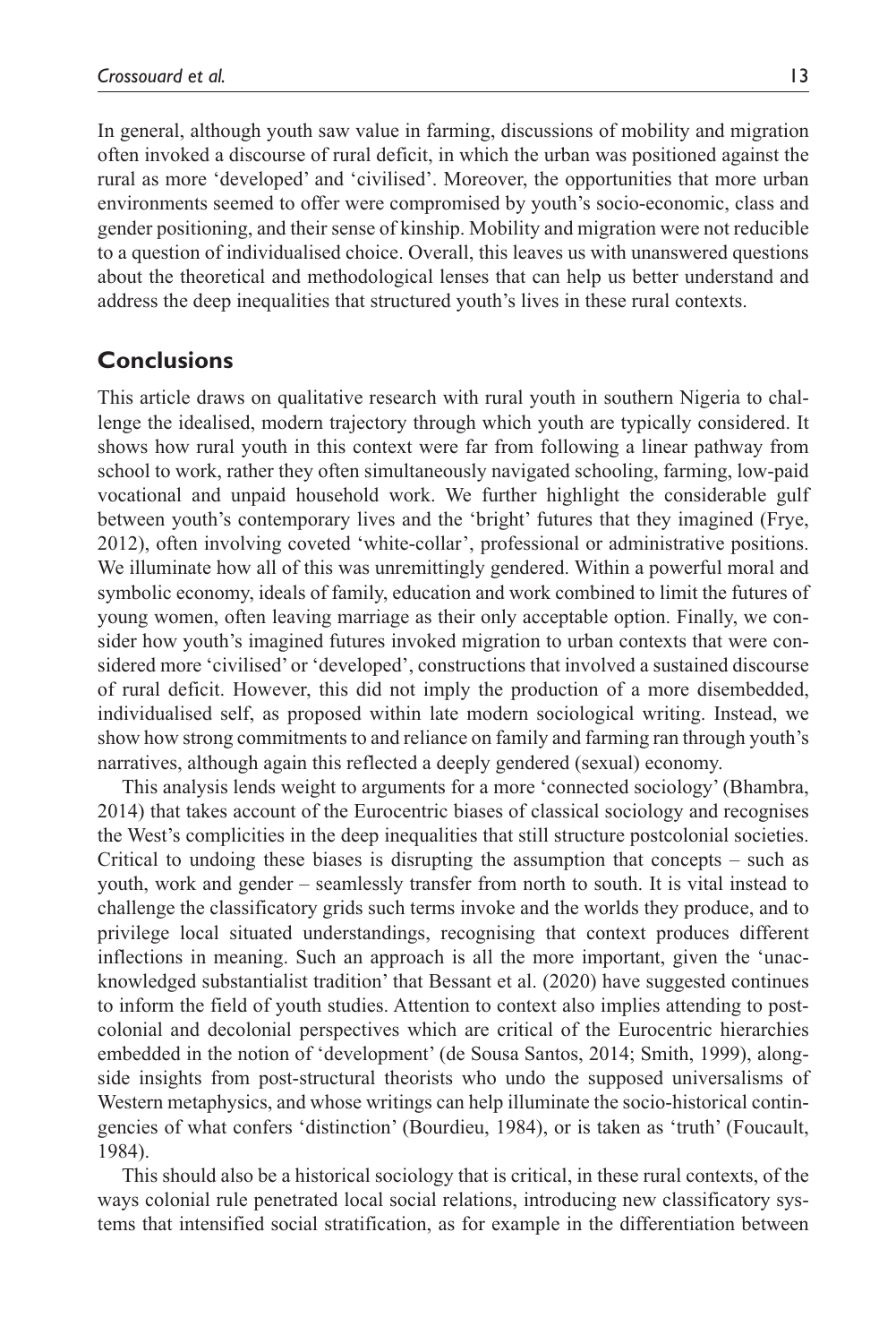the 'literate' and the 'illiterate', 'civilised' and 'uncivilised'. Gender is itself an axis of differentiation that exemplifies this, a patriarchal structure of inequality that is part of the legacy of colonialism (Oyěwùmí, 1997) and its introduction of 'western' education (Leach, 2008). As Mies (2014) has highlighted, these eras also brought new understandings of work, that attached prestige to 'professional' forms of (male) waged labour and contributed to a devaluing of women's domestic and social reproductive labour. Although largely unrecognised in surveys of work, women's unpaid labour continues to sustain the rural economies in focus in this study.

Aligned with this, there is an important need for further research in rural contexts of the Global South (including SSA) that focuses on intersections of education, work and family, and the gendered norms that together these intersections sustain. Here insights from feminist scholars (Finlay et al., 2019; Lugones, 2007; McDowell, 2014) are valuable for challenging the dominant framing of work and employment in terms of the waged economy, including how this makes women's work invisible. Ongoing critique of international policy aligned with the concept of 'development' is also vital to challenge the web of inequalities that are sustained by global capitalism (de Sousa Santos, 2014). As Rai et al. (2019) highlight, although Goal 5 of the Sustainable Development Goals calls for recognition of the value of unpaid care and domestic work, Goal 8 (focused on the right to decent work) continues to privilege the formal economy. Finally, education is a key institution through which classificatory systems are imposed and social hierarchies are legitimated. More research is needed into the gendered social dynamics of schooling, including the imaginaries of life and work that the curriculum sustains in these rural contexts.

Overall, much more sociological research is needed that attends in a nuanced way to the gender relations that frame education and work in rural contexts of SSA and the Global South more generally. Much contemporary interest in youth in the Global South has been focused on urban youth, and on male youth in particular. There is a need for further research into the education and livelihoods of rural youth in SSA and, more specifically, into the sexual economy and the gender relations within which many young women constantly struggle against systematic subordination.

#### **Funding**

The author(s) disclosed receipt of the following financial support for the research, authorship, and/ or publication of this article: The research was funded by the International Fund for Agricultural Development (Grant number 2000001373).

#### **ORCID iD**

Barbara Crossouard **<https://orcid.org/0000-0002-6839-4611>** 

#### **References**

AU (African Union) (2006) African Youth Charter. Banjul, Gambia: African Union Commission. Ball, S.J. (1983) 'Imperialism, Social Control and the Colonial Curriculum in Africa', *Journal of Curriculum Studies* 15(3): 237–63.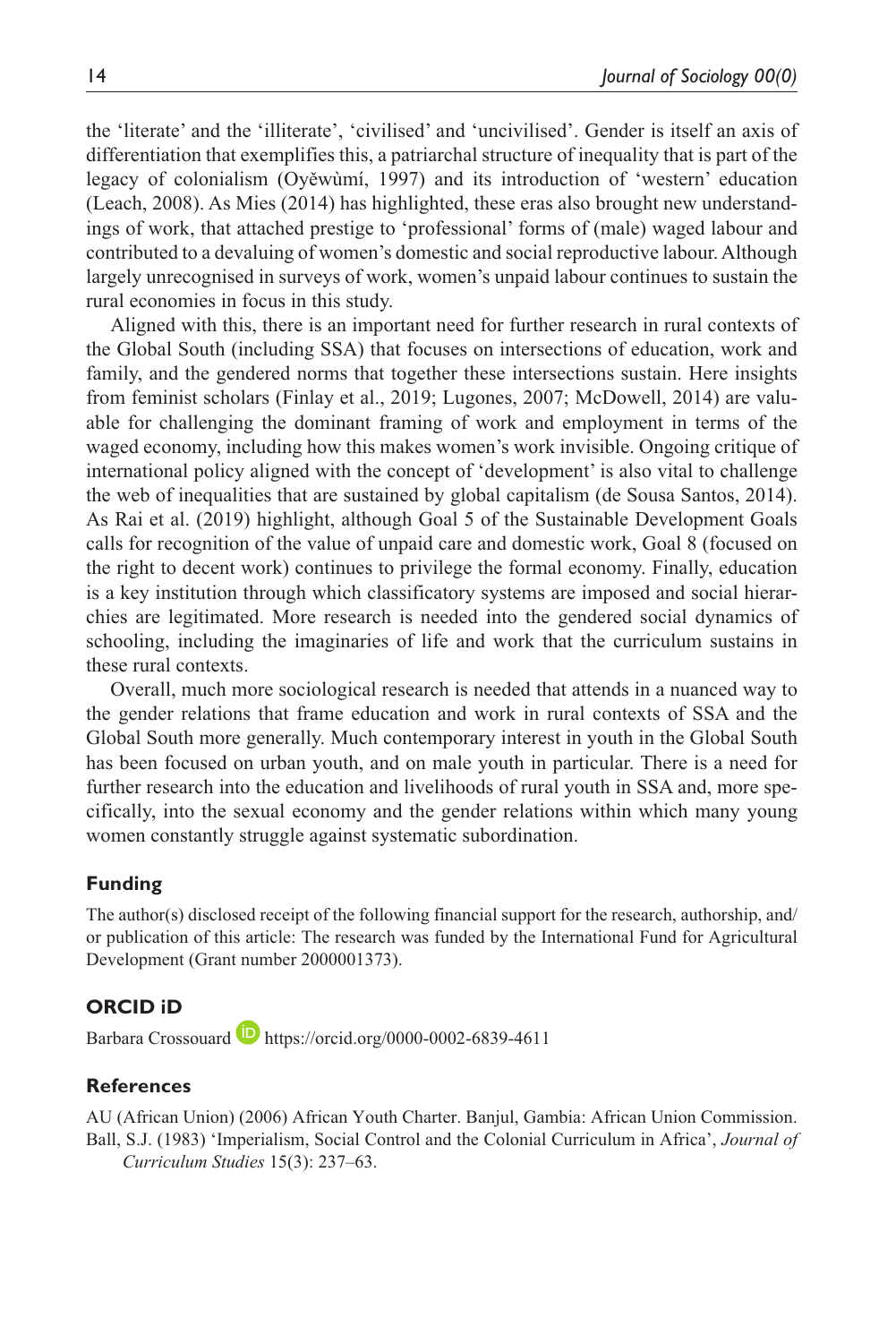- Ball, S.J., S. Macrae and M. Maguire (1999) 'Young Lives, Diverse Choices and Imagined Futures in an Education and Training Market', *International Journal of Inclusive Education* 3(3): 195–224.
- Banks, N. (2016) 'Youth Poverty, Employment and Livelihoods: Social and Economic Implications of Living with Insecurity in Arusha, Tanzania', *Environment and Urbanization* 28(2): 437–54.
- Beck, U. (1992) *Risk Society: Towards a New Modernity*. London: Sage.
- Bessant, J., S. Pickard and R. Watts (2020) 'Translating Bourdieu into Youth Studies', *Journal of Youth Studies* 23(1).
- Bhambra, G.K. (2014) *Connected Sociologies*. London: Bloomsbury.
- Boyden, J. (2013) '"We're Not Going to Suffer Like This in the Mud": Educational Aspirations, Social Mobility and Independent Child Migration among Populations Living in Poverty', *Compare* 43(5): 580–600.
- Bourdieu, P. (1984) *Distinction*, trans. R. Nice. London: Routledge.
- Butler, J. (1997) 'Merely Cultural', *Social Text* 52–3: 53–44.
- CIA (Central Intelligence Agency) (2021) 'Nigeria', in *The World Factbook*. URL (consulted 1 June 2021): <https://www>. <https://www.cia.gov/the-world-factbook/countries/nigeria/>
- Cooper, A., S. Swartz and A. Mahali (2019) 'Disentangled, Decentred and Democratised: Youth Studies for the Global South', *Journal of Youth Studies* 22(1): 29–45.
- Crossouard, B. and M. Dunne (2021) 'Gender and Education in Postcolonial Contexts', in *Oxford Research Encyclopedia of Education*, doi: org/10.1093/acrefore/9780190264093 .013.1583
- Crossouard, B., M. Dunne and C. Szyp (2021) 'The Social Landscape of Education and Work of Rural Youth in Sub-Saharan Africa', pp. 125–40 in J. Sumberg (ed.) *Youth and the Rural Economy in Africa: Hard Work and Hazard*. Wallingford, UK: CABI.
- de Sousa Santos, B. (2014). *Epistemologies of the South: Justice against Epistemicide*. Abingdon: Routledge.
- Dunne, M. (ed.) (2008) *Gender, Sexuality and Development: Education and Society in Sub-Saharan Africa*. Rotterdam/Taipei: Sense.
- Dunne, M. and E.D. Ananga (2013) 'Dropping Out: Identity Conflict In and Out of School in Ghana', *International Journal of Educational Development* 33(2): 196–205.
- Dunne, M., B. Crossouard, S. Bakari and J. Agbaire (2020) 'Beyond the Modern: Muslim Youth Imaginaries of Nation in Northern Nigeria', *Sociology* 54(6): 1122–40.
- Dunne, M., N. Durrani, K. Fincham and B. Crossouard (2017) *Troubling Muslim Youth Identities: Nation, Religion, Gender*. London: Palgrave.
- Dunne, M., S. Humphreys and F. Leach (2006) 'Gender Violence in Schools in the Developing World', *Gender and Education* 18(1): 75–98.
- Farrugia, D. (2018) *Spaces of Youth: Work, Citizenship and Culture in a Global Context*. London: Routledge.
- Finlay, J.E., Y. Efevbera, J. Ndikubagenzi, M. Karra and D. Canning (2019) 'Reframing the Measurement of Women's Work in the Sub-Saharan African Context', *Work, Employment and Society* 33(3): 518–28.
- Foucault, M. (1984) 'Truth and Power', pp. 51–75 in P. Rabinow (ed.) *The Foucault Reader*. London: Penguin.
- France, A. (2007) *Understanding Youth in Late Modernity*. Maidenhead: Open University Press.
- France, A. and S. Roberts (2015) 'The Problem of Social Generations: A Critique of the New Emerging Orthodoxy in Youth Studies', *Journal of Youth Studies* 18(2): 215–30.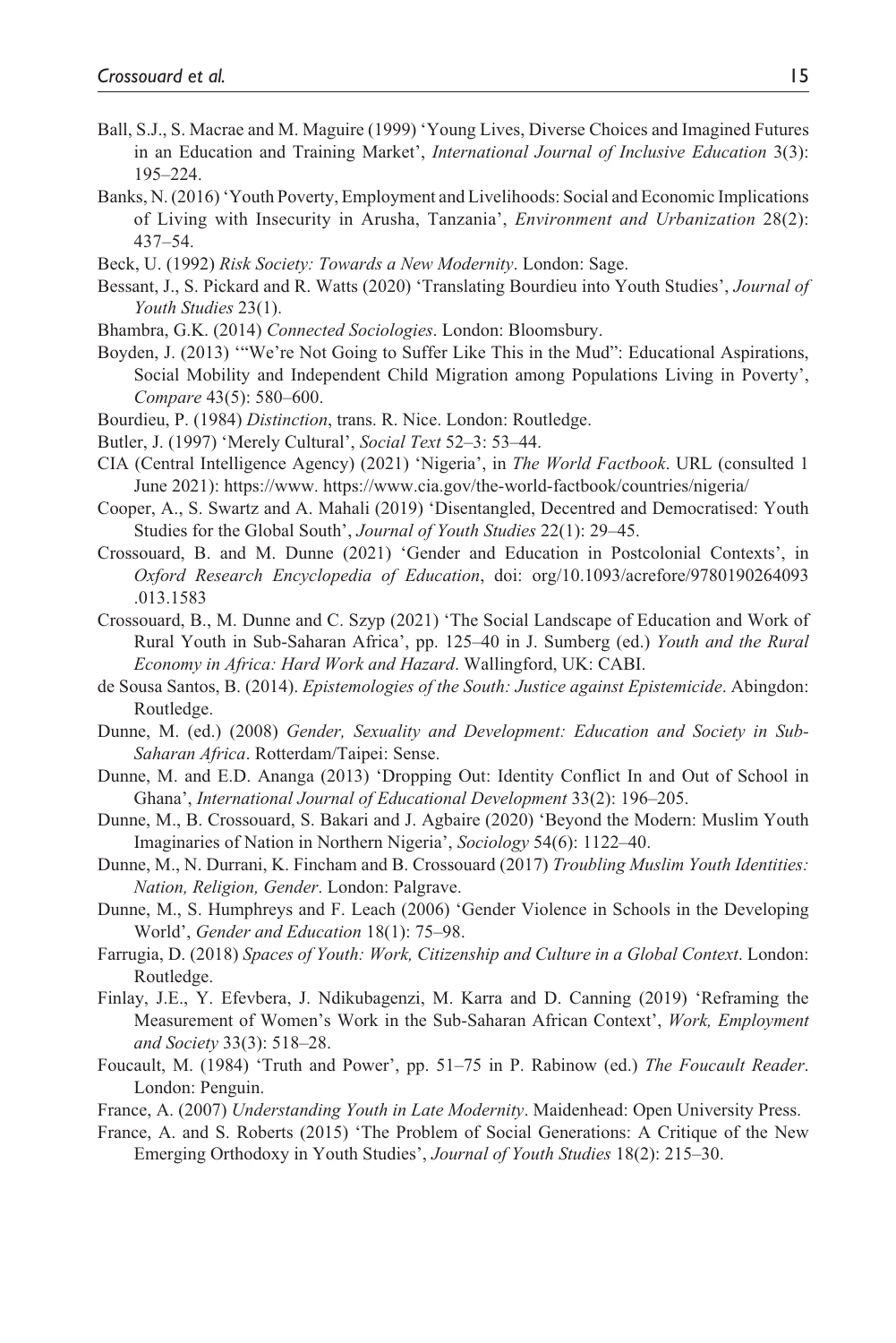- France, A., T. Pukepuke, L. Cowie, D. Mayeda and M. Chetty (2019) '"Imagined Futures" in the Navigation and Management of Uncertainty for Young Women in Aotearoa, New Zealand', *Journal of Sociology* 55(4): 654–69.
- Frye, M. (2012) 'Bright Futures in Malawi's New Dawn: Educational Aspirations as Assertions of Identity', *AJS: American Journal of Sociology* 117(6): 1565–624.
- Hill, E., M. Baird, A. Vromen, R. Cooper, Z. Meers and E. Probyn (2019) 'Young Women and Men: Imagined Futures of Work and Family Formation in Australia', *Journal of Sociology* 55(4): 778–98.
- Honwana, A. and F. De Boeck (2005) *Makers and Breakers: Children and Youth in Postcolonial Africa*. Oxford: James Currey.
- Humphreys, S., D. Moses, J. Kaibo and M. Dunne (2015) 'Counted In and Being Out: Fluctuations in Primary School and Classroom Attendance in Northern Nigeria', *International Journal for Educational Development* 44: 134–45.
- International Labour Office (2017) *World Employment and Social Outlook Trends 2017*. Geneva: International Labour Organization.
- Johansson, T. (2017) 'Youth Studies in Transition: Theoretical Explorations', *International Review of Sociology* 27(3): 510–24.
- Koolwal, G. (2019) *Improving the Measurement of Rural Women's Employment: Global Momentum and Survey Research Priorities*. Policy Research Working Paper 8840. Washington, DC: World Bank.
- Langevang, T. (2008) '"We Are Managing!" Uncertain Paths to Respectable Adulthoods in Accra, Ghana', *Geoforum* 39: 2039–47.
- Leach, F. (2008) 'African Girls, Nineteenth-century Mission Education and the Patriarchal Imperative', *Gender and Education* 20(4): 335–47.
- Lugones, M. (2007) 'Heterosexualism and the Colonial/Modern Gender System', *Hypatia* 22(1): 186–219, doi: 10.1111/j.1527-2001.2007.tb01156.x
- MacDonald, R., P. Mason, T. Shildrick, C. Webster, L. Johnston and L. Ridley (2001) 'Snakes and Ladders: In Defence of Studies of Youth Transition', *Sociological Research Online* 5(4): 1–13.
- Maconachie, R. and G. Hilson (2016) 'Re-thinking the Child Labor "Problem" in Rural sub-Saharan Africa: The Case of Sierra Leone's Half Shovels', *World Development* 78: 136–47.
- McDowell, L. (2014) 'Gender, Work, Employment and Society: Feminist Reflections on Continuity and Change', *Work, Employment and Society* 28(5): 825–37.
- Mies, M. (2014) *Patriarchy and Accumulation on a World Scale: Women in the International Division of Labour*, 2nd edn. London: Zed Books.
- Morrow, V. (2013) 'Troubling Transitions? Young People's Experiences of Growing Up in Poverty in Rural Andhra Pradesh, India', *Journal of Youth Studies* 16(1): 86–100.
- Mouffe, C. (1992) 'Feminism, Citizenship and Radical Democratic Politics', pp. 74–89 in J. Butler and J.W. Scott (eds) *Feminists Theorize the Political*. London: Routledge.
- Nwauwa, A.O. (2020) 'Western Education and the Rise of a New African Elite in West Africa', in *Oxford Research Encyclopedia of African History*. Oxford: Oxford University Press.
- Ogunlade, F.O. (1974) 'Education and Politics in Colonial Nigeria: The Case of King's College, Lagos (1906–1911)', *Journal of the Historical Society of Nigeria* 7(2): 325–45.
- Okonkwo, U.U. and M.-N.E. Ezeh (2008) 'Implications of Missionary Education for Women in Nigeria: A Historical Analysis', *Journal of International Women's Studies* 10(2): 186–97.
- Okyere, S. (2012) 'Re-examining the Education–Work Nexus: The Case of Child Miners in Kenyasi, Ghana', *Childhoods Today* 6(1): 1–20.
- Oyěwùmí, O. (1997) *The Invention of Women: Making an African Sense of Western Gender Discourses*. Minneapolis, MN: University of Minnesota Press.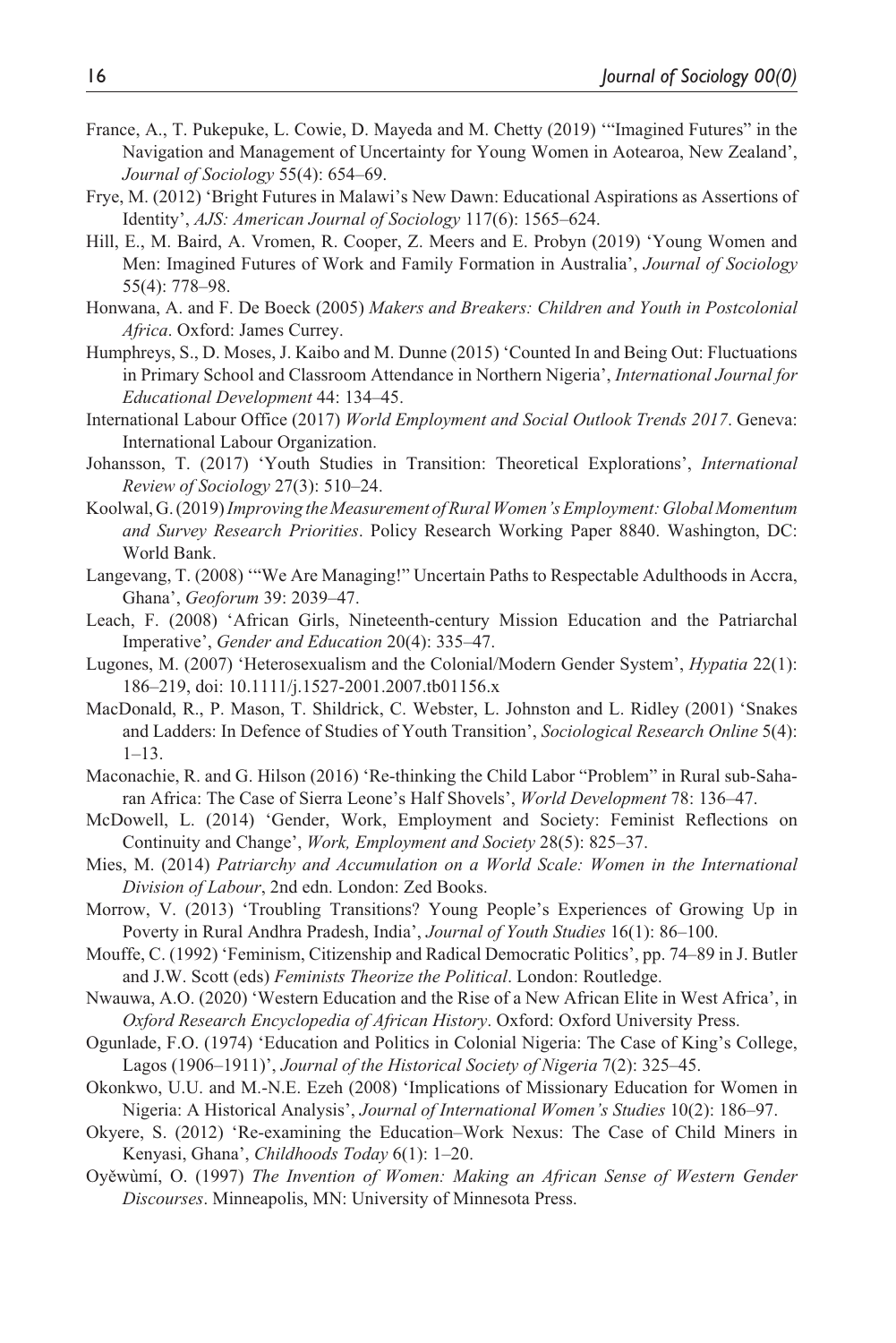Pateman, C. (1988) *The Sexual Contract*. Cambridge: Polity Press.

- Rai, S.M., B.D. Brown and K.N. Ruwanpura (2019) 'SDG 8: Decent Work and Economic Growth – A Gendered Analysis', *World Development* 113: 368–80.
- Resnik, J. (2006) 'International Organizations, the "Education–Economic Growth" Black Box, and the Development of World Education Culture', *Comparative Education Review* 50(2): 173–95.
- Roberts, S. (2010) 'Misrepresenting "Choice Biographies"? A Reply to Woodman', *Journal of Youth Studies* 13(1): 137–49.
- Smith, L.T. (1999). *Decolonizing Methodologies: Research and Indigenous Peoples*. London: Zed Books.
- Sommers, M. (2010) 'Urban Youth in Africa', *Environment and Urbanization* 22(2): 317–22.
- Stahl, G., S. McDonald and J. Young (2020) 'Possible Selves in a Transforming Economy: Upwardly Mobile Working-class Masculinities, Service Work and Negotiated Aspirations in Australia', *Work, Employment and Society*, doi:10.1177/0950017020922336
- Thorsen, D. and T. Yeboah (2021) 'Mobility and the Rural Landscape of Opportunity', pp. 78–91 in J. Sumberg (ed.), *Youth and the Rural Economy in Africa. Hard Work and Hazard*. UK: CABI.
- UN (United Nations) (2015) Sustainable Development Goals. URL (consulted 1 June 2021): <http://www.un.org/sustainabledevelopment/sustainable-development-goals/>
- UN (United Nations) (2016) *World Youth Report: Youth Civil Engagement*. New York: United Nations Department of Economic and Social Affairs.
- UN (United Nations) (2020) *World Youth Report: Youth Social Entrepreneurship and the 2030 Agenda*. New York: United Nations.
- UN (United Nations) (n.d.) Youth. URL (consulted 28 August 2021): [https://www.un.org/en/](https://www.un.org/en/global-issues/youth) [global-issues/youth](https://www.un.org/en/global-issues/youth)
- Woodman, D. and J. Wyn (2013) 'Youth Policy and Generations: Why Youth Policy Needs to "Rethink Youth"', *Social Policy and Society* 12(2): 265–75.
- World Bank (2019) 'Rural Population (% of Total Population) Nigeria', URL (consulted 31 January 2020):<https://data.worldbank.org/indicator/SP.RUR.TOTL.ZS?locations=NG>
- World Economic Forum (2020) *Global Gender Gap Analysis Nigeria*. Geneva: World Economic Forum.

#### **Author biographies**

Barbara Crossouard is a Reader in Education at the Centre for International Education at the University of Sussex, UK. Her recent research draws upon feminist, post-structural and postcolonial theorists to consider youth livelihoods, education, gender and citizenship in different contexts of the Global South. Her interest in the production of youth identities reflects a concern for the intersecting structures of difference (e.g. gender, class, ethnicity, religion, sexuality) that can lead to the marginalisation or exclusion of particular groups, as well as the part that education and work play in such processes.

Máiréad Dunne is a Professor of the Sociology of Education and former Director of the Centre for International Education, University of Sussex, [http://www.sussex.ac.uk/education/cie/.](http://www.sussex.ac.uk/education/cie/) Her research has attended to social and educational inequalities and stratification. In particular, she has focused on identities and difference; gender and sexuality; youth and citizenship in contexts of poverty, inequality and conflict. She has drawn on feminist, post-structural and postcolonial theories to explore the experiences, perspectives and livelihoods of young people within different local and national contexts. Her research includes multiple international collaborations in contextually located, multi-dimensional explorations of policy, institutions and practices.